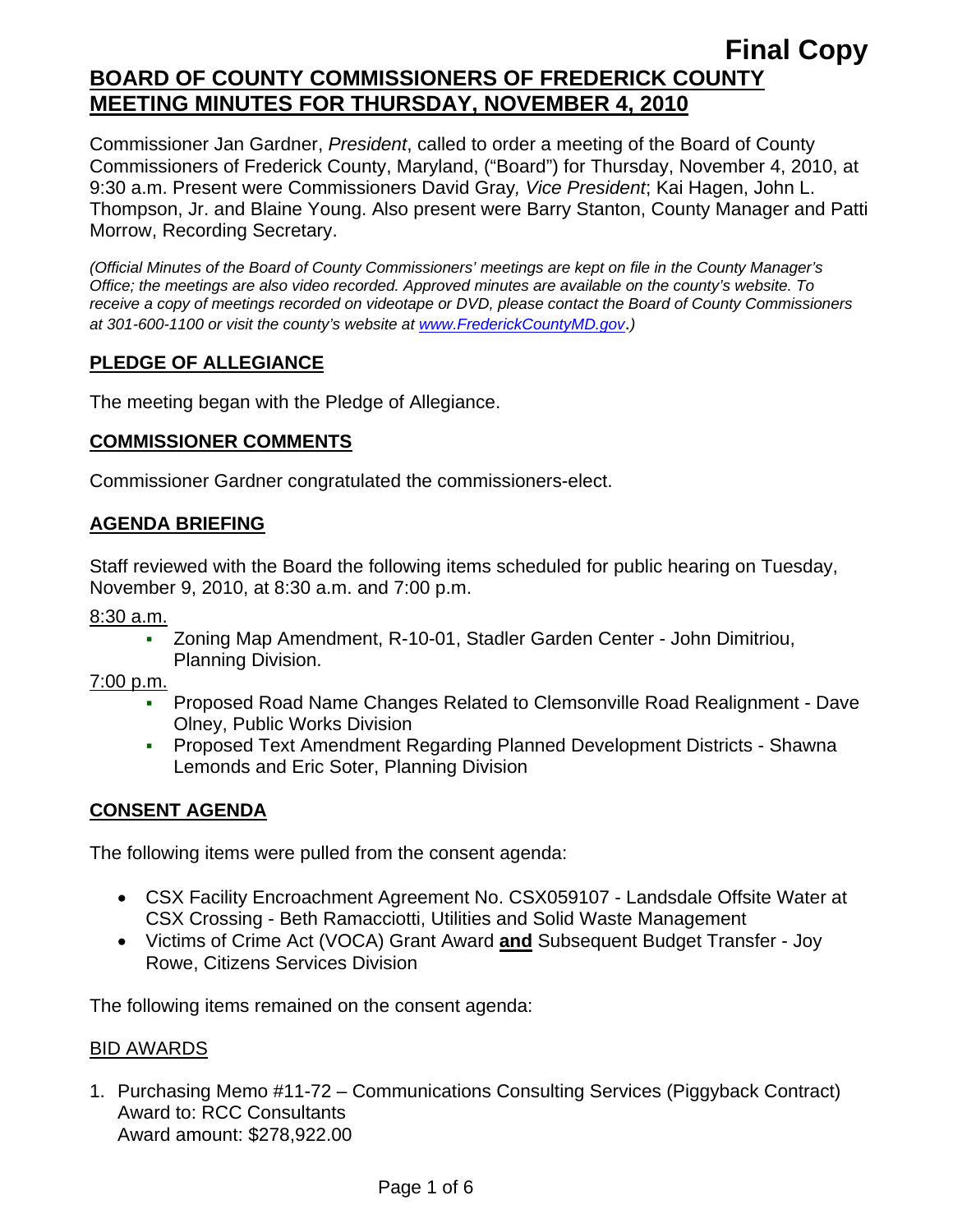2. Purchasing Memo #11-75 – Roll Up Signs and Stands (Piggyback Contract) Award to: Korman Signs, Inc. Estimated award amount: \$23,000.00

# BOARD OF EDUCATION (BOE) CURRENT EXPENSE FUND AMENDMENT

1. #2-11

### CHANGE ORDER

1. FY 2010 Bituminous Overlay of Various County Roadways, Contract No. C29919, Change Order No. 6 - Chuck Nipe, Public Works Division

### EASEMENTS

- 1. Partial Release and Abandonment of Water and Sewer Easement, Villages of Urbana, Section M-22A - Beth Ramacciotti, Utilities and Solid Waste Management Division
- 2. Windsor Knolls, Section 5C, Lots 521-532, Temporary Turnaround Betsy Smith, Permitting and Development Review Division

Commissioner Hagen moved to approve the balance of the consent agenda. Commissioner Young seconded the motion that passed 5-0.

### **ADMINISTRATIVE BUSINESS**

### **Victims of Crime Act (VOCA) Grant Award and Subsequent Budget Transfer - Joy Rowe, Citizens Services Division**

John Kroll and Mike Gastley, Finance Division and Margaret Nusbaum, Citizens Services Division, commented on the grant.

Commissioner Hagen moved to approve the VOCA grant award and the budget transfer noting option A would be implemented with any fund balance to fall to the bottom line of the general fund. Commissioner Young seconded the motion that passed 4-1 with Commissioner Thompson opposed.

### **CSX Facility Encroachment Agreement No. CSX059107 - Landsdale Offsite Water at CSX Crossing - Beth Ramacciotti, Utilities and Solid Waste Management (DUSWM)**

Wendy Kearney, Office of the County Attorney and Kevin Demosky, DUSWM, commented on the encroachment agreement.

Commissioner Gray moved to approve the CSX facility encroachment agreement as presented. Commissioner Young seconded the motion that passed 4-1 with Commissioner Thompson opposed.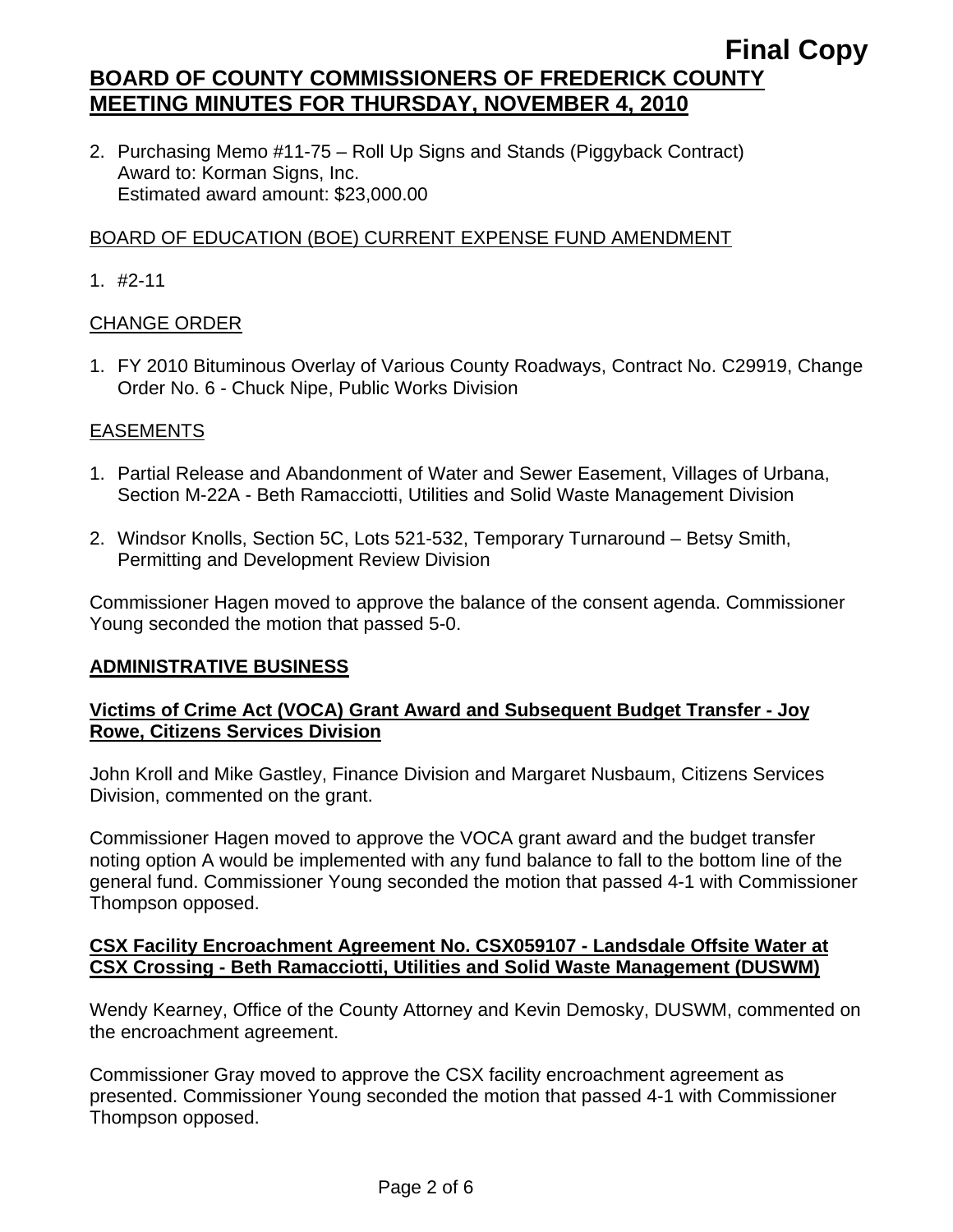Commissioner Thompson offered an amendment that would condition the approval on the Monocacy Ventures LLC, agreeing to indemnify the Board from any and all claims and actions arising out of the agreement. The amendment did not receive a second.

The vote on the main motion was 4-1 with Commissioner Thompson opposed.

## **Approval of Board of County Commissioners' Meeting Minutes**

The following minutes were approved by unanimous consent.

- ♦ Tuesday, October 12, 2010
- ♦ Thursday, October 14, 2010
- ♦ Tuesday, October 19, 2010
- ♦ Tuesday, October 19, 2010, Evening
- ♦ Thursday, October 21, 2010

### **Bid Award - Purchasing Memo #11-74, Security System Upgrade at the Frederick County Law Enforcement Center (Sole Source) – Hal Good, Finance Division**

Commissioner Gray moved approval of the sole source bid award to upgrade the security system at the Frederick County Law Enforcement Center noting it would be grant funded. Commissioner Young seconded the motion that passed 4-1 with Commissioner Thompson opposed.

### **Request for Extension for the Aspen North Community Development Authority (CDA) - MJ Minton, Aspen North CDA Committee Chairperson**

Ms. Minton presented the request for a two (2) year extension for the Aspen North CDA set to expire in June, 2011.

Commissioner Hagen moved to approve the request for the extension with the understanding the county bond counsel, Jim Cumbie, Esquire, Venable LLP, would draft the appropriate documents to implement the extension. Commissioner Young seconded the motion that passed 4-1 with Commissioner Thompson opposed.

#### **Proposal to Modify Regulations for the Receipt and Disbursement of State Amoss Funds and County Appropriations - Kathi Tritsch, Finance Division**

Commissioner Gray moved to approve and adopt the revised regulations for the receipt and disbursement of state Amoss funds and the county appropriations. Commissioner Gray seconded the motion that passed 5-0.

### **Proposal to Modify Regulations for the Billing for Ambulance Fee Program - Kathi Tritsch, Finance Division**

Commissioner Gray moved to approve the proposed changes to the regulations for the billing for the ambulance fee program retroactive to July 1, 2010 and with the following change to page 4: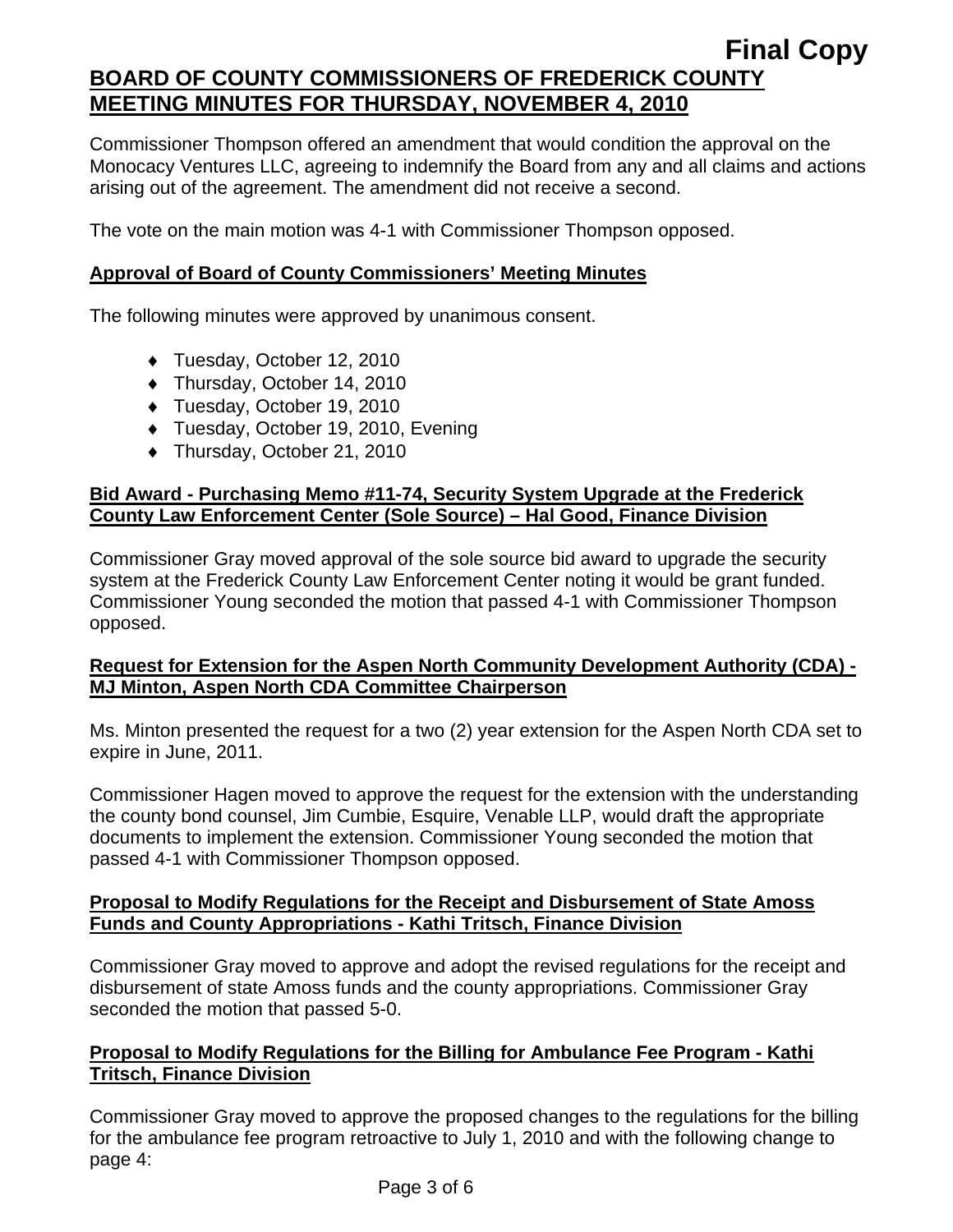(3) Approval for the purchase of any vehicle must be approved by the FCVFRA Planning and Research Committee or *and the* EMS Sub-committee.

Commissioner Hagen seconded the motion that passed 5-0.

### **New Design Water Transmission Main - Agreement for Water Service - Beth Ramacciotti, Utilities and Solid Waste Management Division**

Commissioner Gray moved to approve the agreement between the county and the property owner related to water service. Commissioner Hagen seconded the motion that passed 5-0.

### **Biodefense Tech Transfer Initiative Agreement with TEDCO – Laurie Boyer, Economic Development Division**

Sherman Coleman, Economic Development Division, commented on the agreement.

Commissioner Hagen moved to approve the agreement as presented. Commissioner Young seconded the motion that passed 4-1 with Commissioner Thompson opposed.

### **COMMISSIONER COMMENTS**

Commissioner Gardner reminded the public to change their clocks and change the batteries in their smoke alarms this weekend.

# **PUBLIC COMMENTS**

None.

# **QUESTIONS – PRESS**

None.

# **CLOSED SESSION**

Commissioner Hagen moved to go into closed session under Maryland Annotated Code State Government Article § 10-508(a) (1) To discuss: (i) The appointment, employment, assignment, promotion, discipline, demotion, compensation, removal, resignation, or performance evaluation of appointees, employees, or officials over whom it has jurisdiction; or (ii) Any other personnel matter that affects one or more specific Commissioner Gray seconded the motion that passed 5-0.

# **ADJOURN**

The meeting adjourned at 10:50 a.m.

Patricia A. Morrow Recording Secretary

Page 4 of 6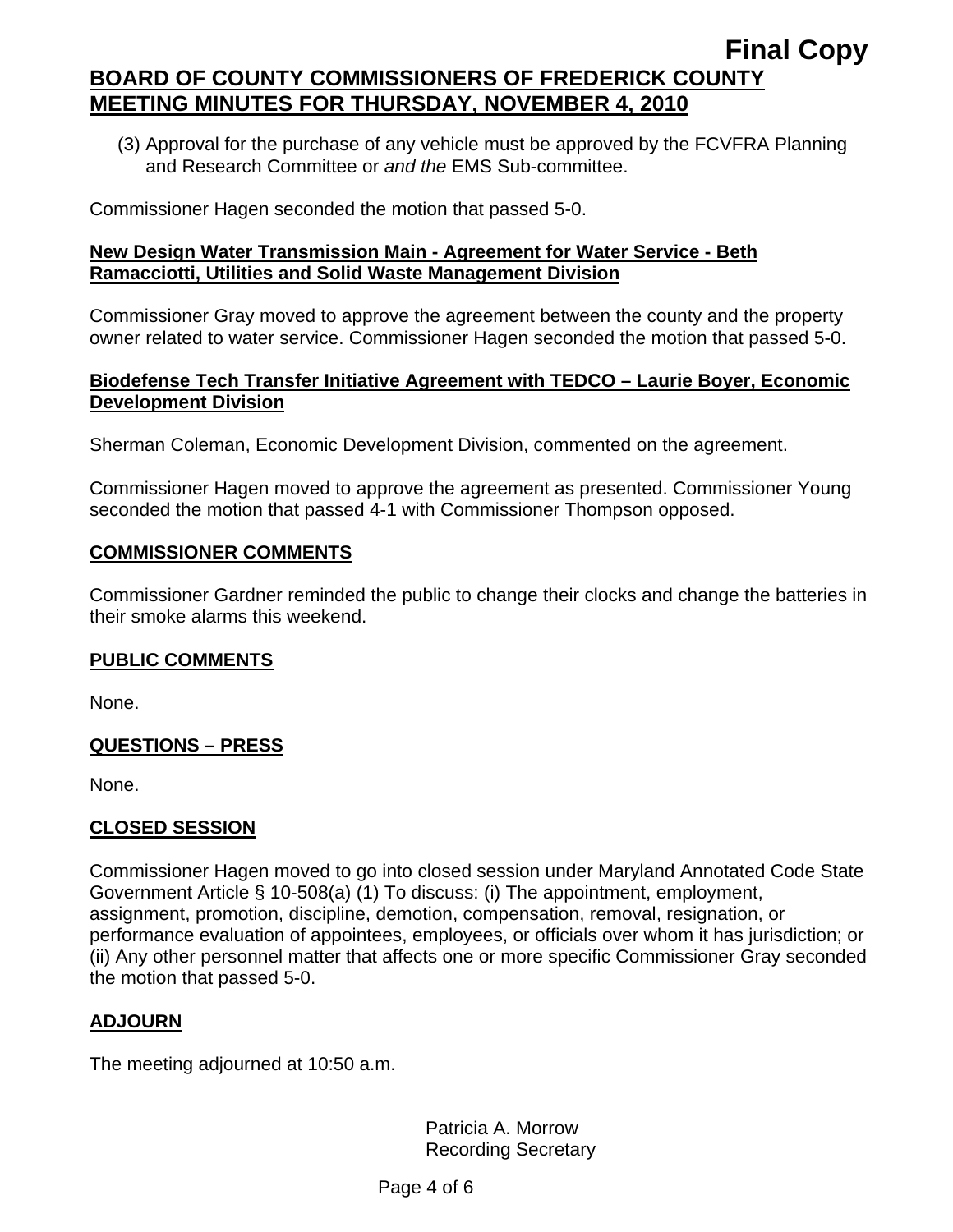#### **FORM OF STATEMENT FOR CLOSING THE MEETING OF THURSDAY, NOVEMBER 4, 2010**

# **STATUTORY AUTHORITY TO CLOSE SESSION**

#### **State Government Article §10-508(a):**

(1) To discuss: (i) The appointment, employment, assignment, promotion, discipline, demotion, compensation, removal, resignation, or performance evaluation of appointees, employees, or officials over whom it has jurisdiction; or (ii) Any other personnel matter that affects one or more specific individuals.

#### **Motion:**

Commissioner Hagen moved to go into closed session in accordance with Maryland Annotated Code State Government Article §10-508(a) (1) To discuss: (i) The appointment, employment, assignment, promotion, discipline, demotion, compensation, removal, resignation, or performance evaluation of appointees, employees, or officials over whom it has jurisdiction; or (ii) Any other personnel matter that affects one or more specific individuals. Commissioner Gray seconded the motion that passed 5-0.

#### **Time and Location:**

11:00 a.m. – Third Floor Meeting Room, Winchester Hall

### **Topic to be Discussed:**

To consider applications for a vacant county position.

 $\overline{a}$ 

Patricia Morrow Recording Secretary